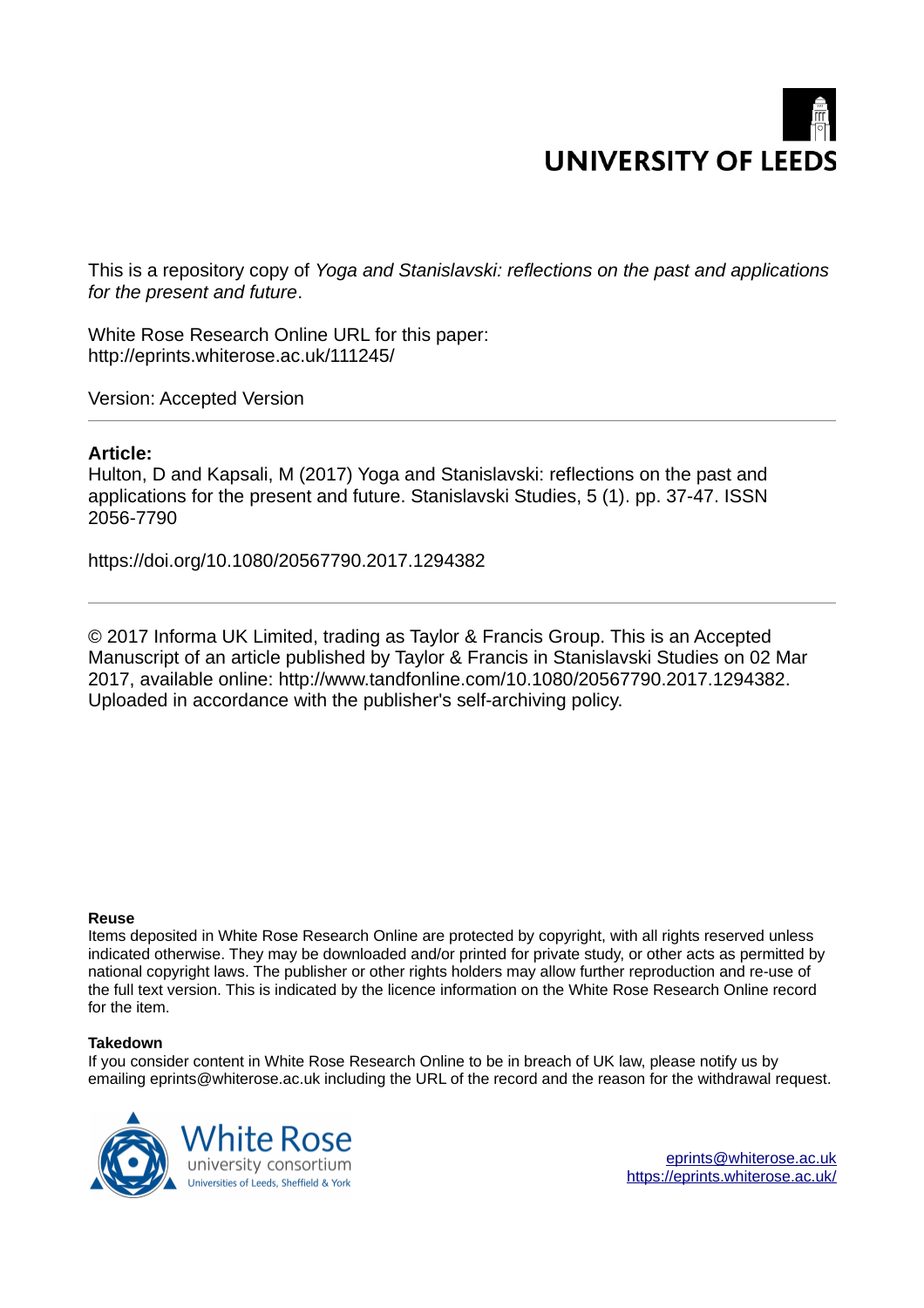**'Yoga and Stanislavski: reflections on the past and applications for the present and future.'** 

## **Dorinda Hulton, University of Exeter and Maria Kapsali, University of Leeds**

# **Abstract**

Stanislavski's interest in yoga and the influence of the discipline on the creation of the System have been illuminatingly acknowledged and examined by a number of scholars. Nonetheless, an aspect that has gone largely unnoticed is that Stanislavski drew from a kind of yoga that in some crucial respects is very different from the kinds of contemporary yoga that are practised internationally today. The most important difference is the absence of established yoga postures in the manuals that Stanislavski used in his day, and the centrality of yoga postures in the practice of the discipline today. Based on this crucial difference, this paper will propose ways in which understandings of contemporary yoga can be brought into relationship with key aspects of the System. It begins by summarising the historical background to the relationship between yoga and actor training with particular reference to the position of yoga postures within 19<sup>th</sup> century literature on yoga. It then considers how ideas and practices within Stanislavski's system – such as those related to 'purposeful action', 'inner action', 'inner life', 'active imagination' and the idea of the 'monitor' - can be illuminated, accessed and challenged by approaches to the yoga postures as they have been developed in the last one hundred years. In so doing, the article, as a whole, takes as a premise the increasing demands on the young actor for performer flexibility and range, rather than specialisation, and in its conclusion will touch on ways in which yoga can act as a bridge for the contemporary actor between different models of actor training and thereby affect a shift towards possible future models.

# **Keywords**

Yoga, Modern Postural Yoga, the System, performer training

## **Bios**

[Dorinda Hulton i](http://www.dorindahulton.co.uk/)s Honorary Senior Research Fellow in Drama at the University of Exeter. She qualified as an Intermediate Senior Iyengar Yoga teacher directly under B.K.S.Iyengar in Pune, India in the 1970s, and has explored applications of that discipline to actor training in a variety of ways. Her research through written publication has focused on actor training as well as the creation of 'new work'; and her publication through professional practice includes the direction and dramaturgy of a series of bi-communal, interdisciplinary pieces of 'new work' with creative artists from both sides of the military border in Cyprus.

[Dr Maria Kapsali](http://www.pci.leeds.ac.uk/people/dr-maria-kapsali/) is a Lecturer in Physical Performance in the School of Performance and Cultural Industries at the University of Leeds. She has recently published the co-authored DVD/Booklet Yoga and Actor Training (Routledge, 2015) and edited a special issue of Theatre Dance and Performance Training Journal entitled 'Training, Politics and Ideology' (July 2014). She is a co-convenor of the TaPRA Performer Training Working Group and curator of the Studio Space of [Theatre, Dance and Performance Training Blog.](http://theatredanceperformancetraining.org/)

#### **Acknowledgements**

The authors would like to thank Alison Hahlo and Peter Hulton for permitting the use of the photographs in this article.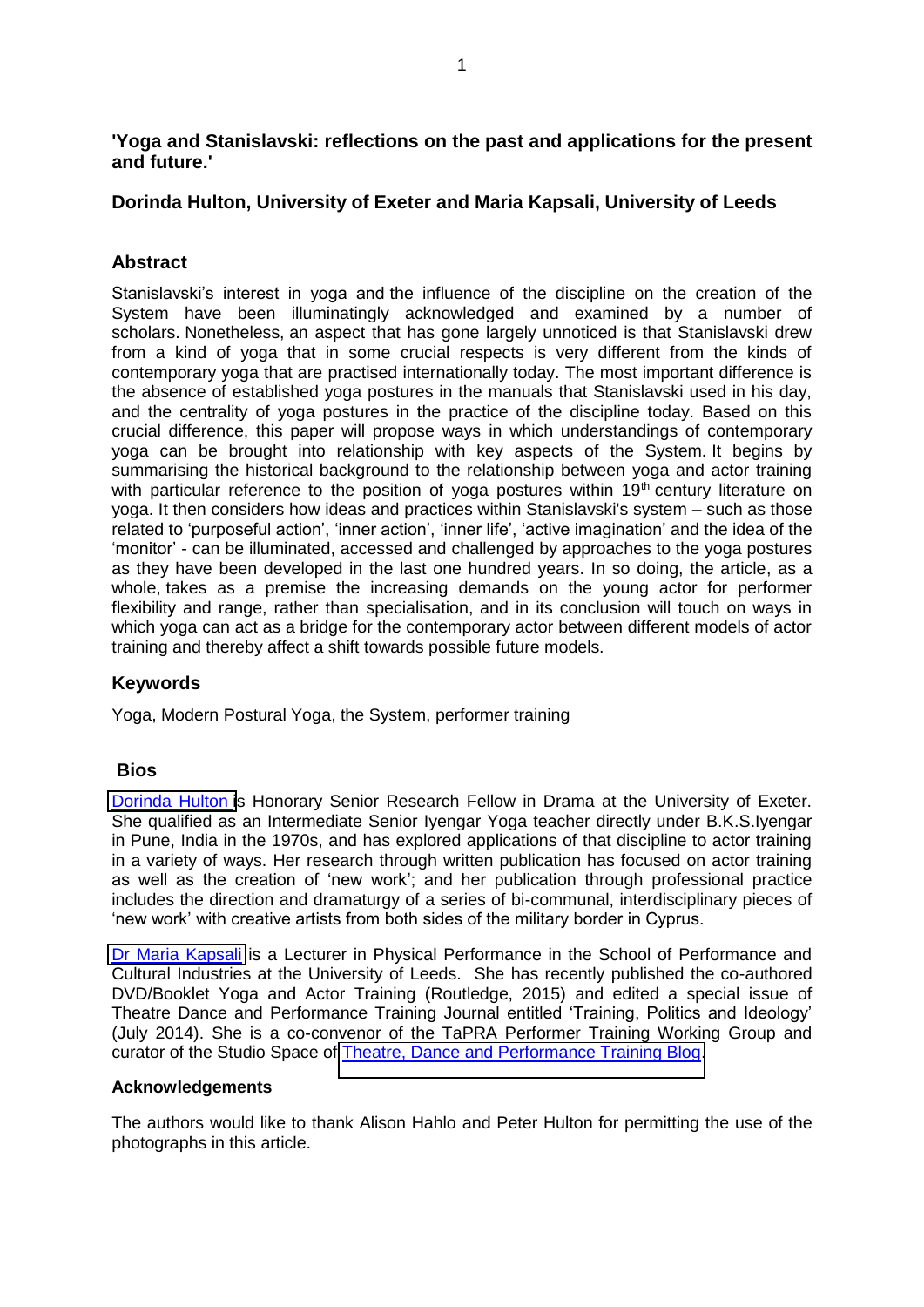## **Introduction**

Stanislavski's interest in yoga and the influence of the discipline on the creation of the System have been illuminatingly acknowledged and examined by a number of scholars (Carnicke 2009, White 2013, Tcherkasski 2013). On the basis of fundamental developments in yoga practice (De Michelis 2004; Singleton 2010) as well as the ongoing evolution of the System as a form of lived practice, the question that warrants further investigation is whether contemporary practices of yoga have a place in the teaching of the System today.<sup>1</sup> This article begins by summarising the historical background to the ideological and pedagogical currents that shaped the development of the System and contemporary yoga respectively. It then goes on to consider how ideas and practices within Stanislavski's system can be illuminated, accessed and challenged by applications and adaptations of the yoga postures as they have been developed in the last 50 years. In so doing, it takes as a premise the increasing demands on the young actor for performer flexibility and range, rather than specialisation. In its conclusion, it touches on ways in which yoga can act as a bridge between different models of actor training and thereby affect a shift towards possible future models.<sup>2</sup>

Stanislavski's interest in yoga and the historical influence the discipline exerted on his work have been extensively researched and traced to William Atkinson, a North American lawyer, known as 'Yogi Ramacharaka', who was particularly influential in the development of New Age thought at the end of the nineteenth century. Since the similarities between Stanislavski's work and Ramacharaka's books have already been recognised, we will not rehearse these arguments here. Instead we would like to bring attention to one of the main differences between the kind of yoga that Stanislavski encountered in the nineteenth century and the kind of yoga that is widely practised today. One of the main differences, and the one we would like to concentrate on, is that practice in the postures is virtually absent in nineteenth-century formulations of yoga, whereas today, as historian Elizabeth De Michelis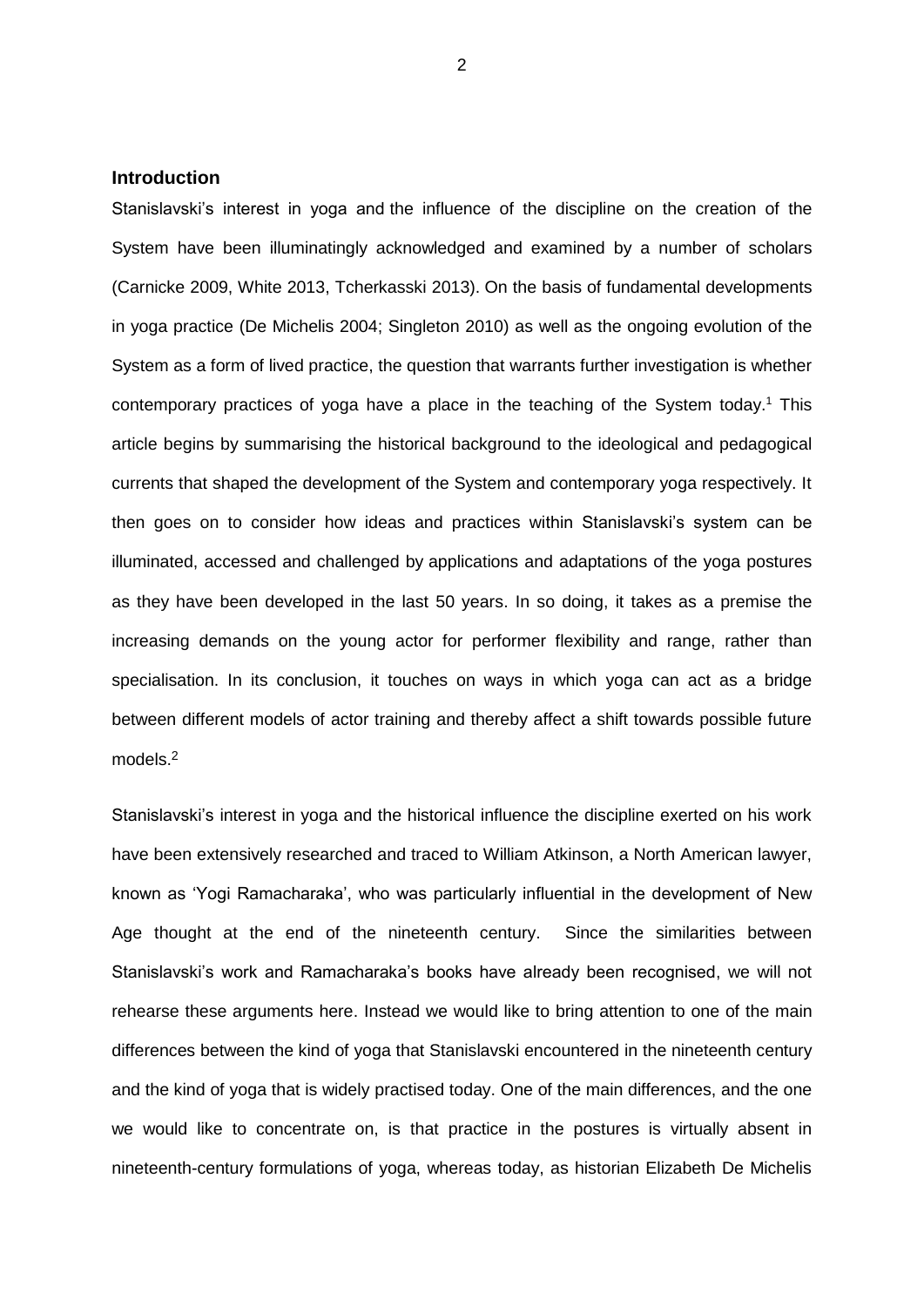observes, 'in common English usage "yoga" is "postural yoga"'.<sup>3</sup> Indeed, at the end of the nineteenth century, yoga was presented to Western audiences as an ancient form of mind control and was very consciously distanced from the tales of yogis "hanging head down over fires and in other excruciating postures".<sup>4</sup> Within this formulation, Mark Singleton observes that 'the body', 'was seen in essence to be a malleable and perfectible instrument, which through rigorous mental control, could be brought into the thrall of mind and spirit.'<sup>5</sup>

Yogi Ramacharaka's position in relation to this late nineteenth century ideological milieu is very interesting. On the one hand, he claimed that his teaching cultivated a 'perception of the "I" as independent from the body, the latter merely being an instrument for use'.<sup>6</sup> On the other hand, as Katherine Albanese recognises 'what was new about Ramacharaka's American yoga was the body'. Nevertheless, Albanese hastens to add that 'the claims Ramacharaka made for hatha yoga seem strikingly spare and his description of asanas [yoga postures] suggests instead their continuity with simple callisthenics'.<sup>7</sup> What Albanese is describing here, and what other scholars after her examined in greater detail, was the very cusp of yoga's assimilation into modernity, its development as a secular, psychophysical practice and Atkinson's central position within those developments.<sup>8</sup> In a study published three years later, in 2010, Singleton persuasively argues that the curricula of yoga postures we identify and practise today are an eclectic mix of various aspects of nineteenth-century physical culture movements, such as Swedish Gymnastics, callisthenics, and bodybuilding techniques, introduced into India through the military and the YMCA, and 'various discourses of "modern" Hindu yoga' that emerged out of the Bengali intelligentsia and were then exported to the West (and reached Atkinson and his contemporaries).<sup>9</sup> Whereas in North America, at the end of the nineteenth/beginning of the twentieth century, yoga was gaining ground as a universal system of mind control, in India, yoga was being re-configured as an athletic system – albeit one rooted in Hindu traditions - that could contribute to the country's struggle for independence.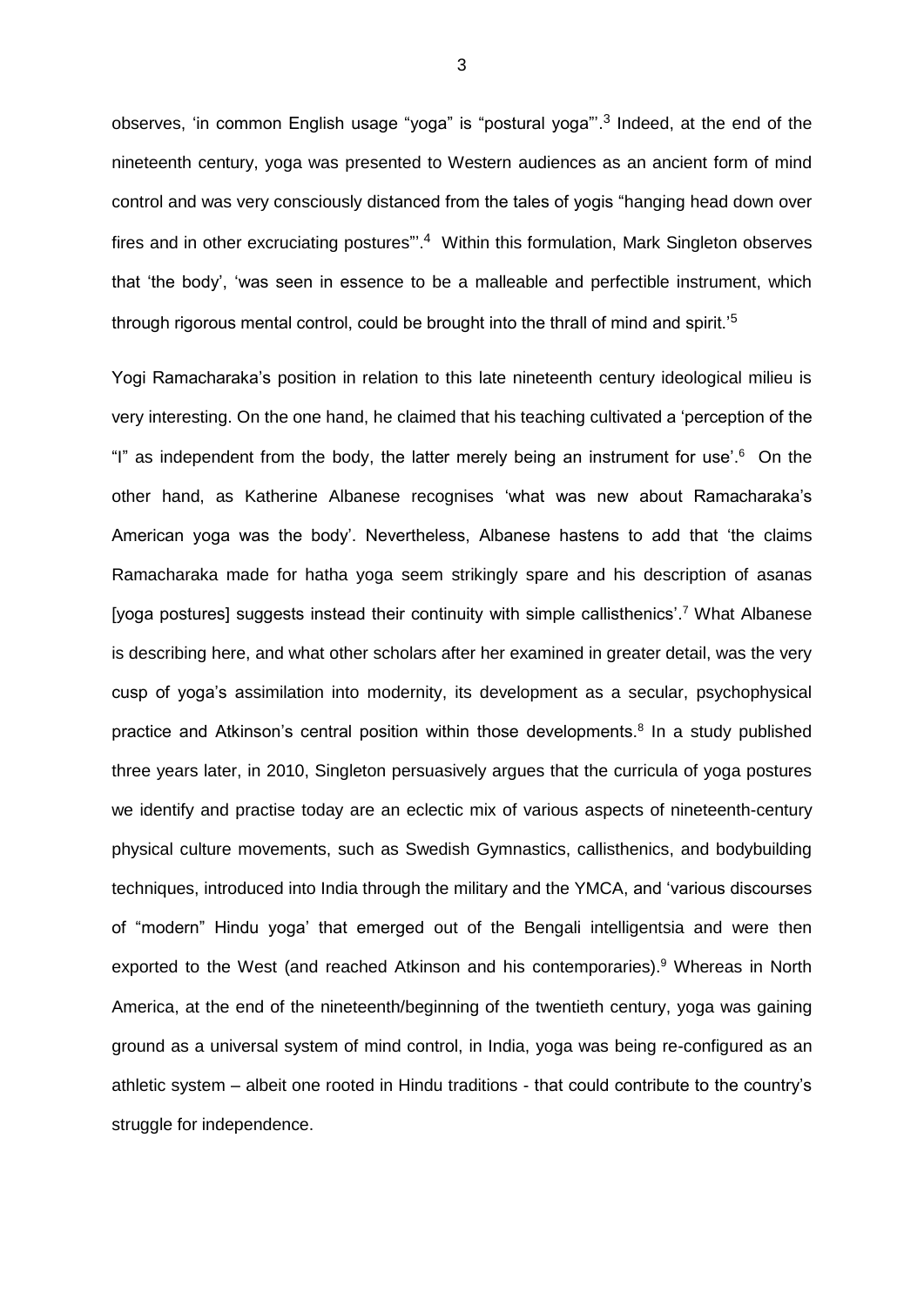An important figure in the modernization of yoga in India was T. Krishnamacharya (1888- 1989), who combined 'western and Indian modes of physical culture' with the philosophy of Orthodox Hinduism.<sup>10</sup> The achievement of Krishnamacharya, as well as the work of other yoga reformists, lies not only in the creation and systematisation of a curriculum, but in the development of a definitive psycho-somatic orientation that has defined the practice of yoga ever since. In the technical accomplishment that has gradually begun to characterise the practice of yoga postures, we can trace a number of developments that have since become the cornerstone of contemporary yoga pedagogy: an analysis of the postures in terms of their anatomical processes, an attendant vocabulary of terms and instructions, and an investigation into their therapeutic potential and application. In light of these origins of contemporary yoga in western systems of physical education, and in view of Stanislavski's interest in, and use of, such systems, we would like to propose that the relationship between the System and the practice of yoga today could be seen as one of common ancestry. In other words, we would like to bring attention to the fact that Stanislavski was not only aware of Ramacharaka's texts on yoga that were in circulation at the time; he also encountered and used the physical culture systems and their attendant pedagogies that have since formed the basis of the global yoga canon. An example of such cross over is J.P. Mueller's My System, a widely read book on callisthenics published in 1904 and reprinted consecutively until the 1950s. According to Rose Whyman, Stanislavski read the book in 1907 and began to practise the exercises included in Mueller's manual. <sup>11</sup> Equally, Mark Singleton observes the resemblance between the exercises that figured in Mueller's system and yoga curricula that were developed at the beginning of the  $20<sup>th</sup>$  century.<sup>12</sup> Based on this perspective, we would like to propose that a number of correspondences can be drawn between certain body-mind dialogues that we have identified within the contemporary practice of yoga postures, and key terms used by Stanislavski. We would also argue that these correspondences are not accidental but a result of ideological and pedagogical currents that shaped the development of the System and contemporary yoga respectively.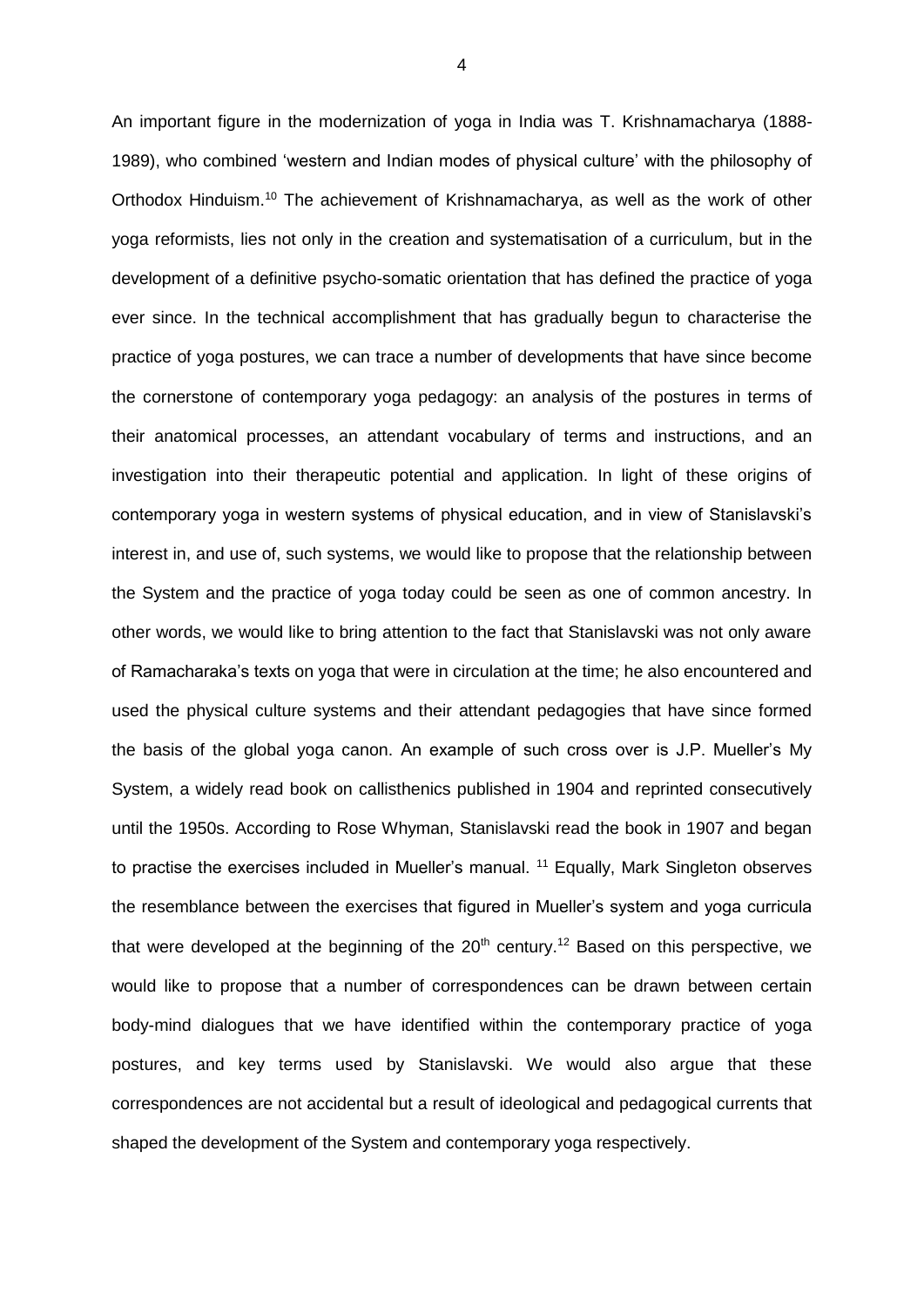#### **The System and Three Body-Mind Dialogues**

 Here we are concerned with three such body-mind dialogues: firstly, one that we call 'a clear order' which has a correspondence with Stanislavski's concept of 'purposeful action'; secondly, a dialogue to do with the embodiment of imagery which resonates with terms such as 'inner action', 'inner life' and 'active imagination'; and thirdly, a body-mind dialogue that we call 'double consciousness' which relates to Stanislavski's idea of the 'monitor'. Starting with 'a clear order', we use the word 'order' because of its multiple resonances: to begin with, there is a strong sense of 'order', or sequence, within the practice of the yoga postures that corresponds to the 'well founded' and 'proper logical sequence' within the System. Tortsov sums up: 'today's class has taught you that stage action must be inwardly well founded, in proper logical sequence and possible in the real world'.<sup>13</sup> Then, there is also a strong sense of purpose associated with the practice of the yoga postures beyond the development of mere physical virtuosity. That is, they are invariably performed '*in order to',* and this conscious sense of purpose corresponds to the emphasis on '*reason'* within the System, i.e. Stanislavski's emphasis 'that everything that happens on stage must occur for some reason or other'.<sup>14</sup> And finally, the yoga postures have within them a clear set of 'orders' or instructions that arise out of what might be termed a 'cognitive analysis'<sup>15</sup> of each posture; and we would argue that practice in following these 'orders' through facilitates a key aspect of Stanislavski's principle of 'purposeful action'.<sup>16</sup>

For instance, whilst moving into the standing posture Virabadrasana 2 (Figure  $1$ )<sup>17</sup> an instruction is to extend the trunk backwards in precise co-ordination with the opposite action of bending the knee forwards; and then, within the posture, to concentrate on expanding the inner body, not the outer.<sup>18</sup> Each of these instructions needs, in the first place, to be cognitively grasped, as well as imaginatively visualised, and only then followed through at a body-mind level by the practitioner. In other words, if the intellect, together with the imagination, is clear, the body responds accordingly, as best it can, without intellectual interference. Correspondingly, as Carnicke observes in her summary of the System -- a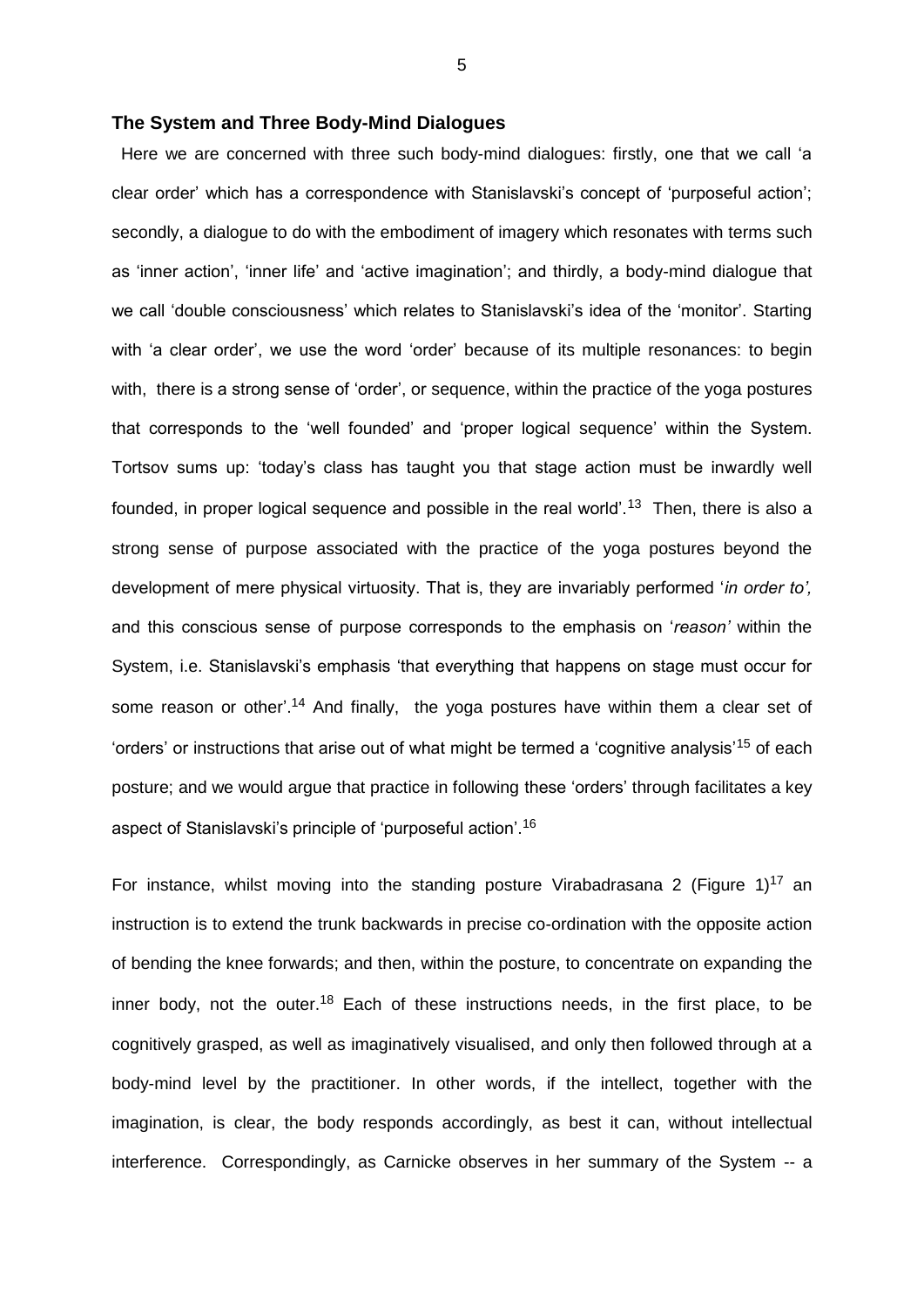cognitively grasped 'objective' is used to solve a 'problem'19 and there is a consequent psychophysical effect: 'the results take care of themselves.'<sup>20 21</sup>



Figure 1: Alison Hahlo in Virabhadrasana II, Photograph Peter Hulton

A second body-mind dialogue we would like to draw attention to, is encapsulated in an understanding of the term 'image' which allows for a constant toing and froing between embodiment and imagination within the practice of the yoga postures, each informing the other.22 This body-mind dialogue infuses both the detail of each posture, as well as the wholeness of each, with a kind of energy: for example, in Virabhadrasana II the action of spreading the arms can be embodied as if they are the wings of a bird, $23$  and the interplay of balance between them can be experienced as if they hold the scales of justice.<sup> $24$ </sup> This dialogue has within it, a correspondence with Stanislavski's concept of 'inner action': $^{25}$  the body is outwardly 'still' but at the same time, it is resonant with 'inner life'.

Further to this, Stanislavski encourages - through the figure of Tortsov - a process of giving depth and breadth to the 'inner life' of a role through developing what he terms an 'active'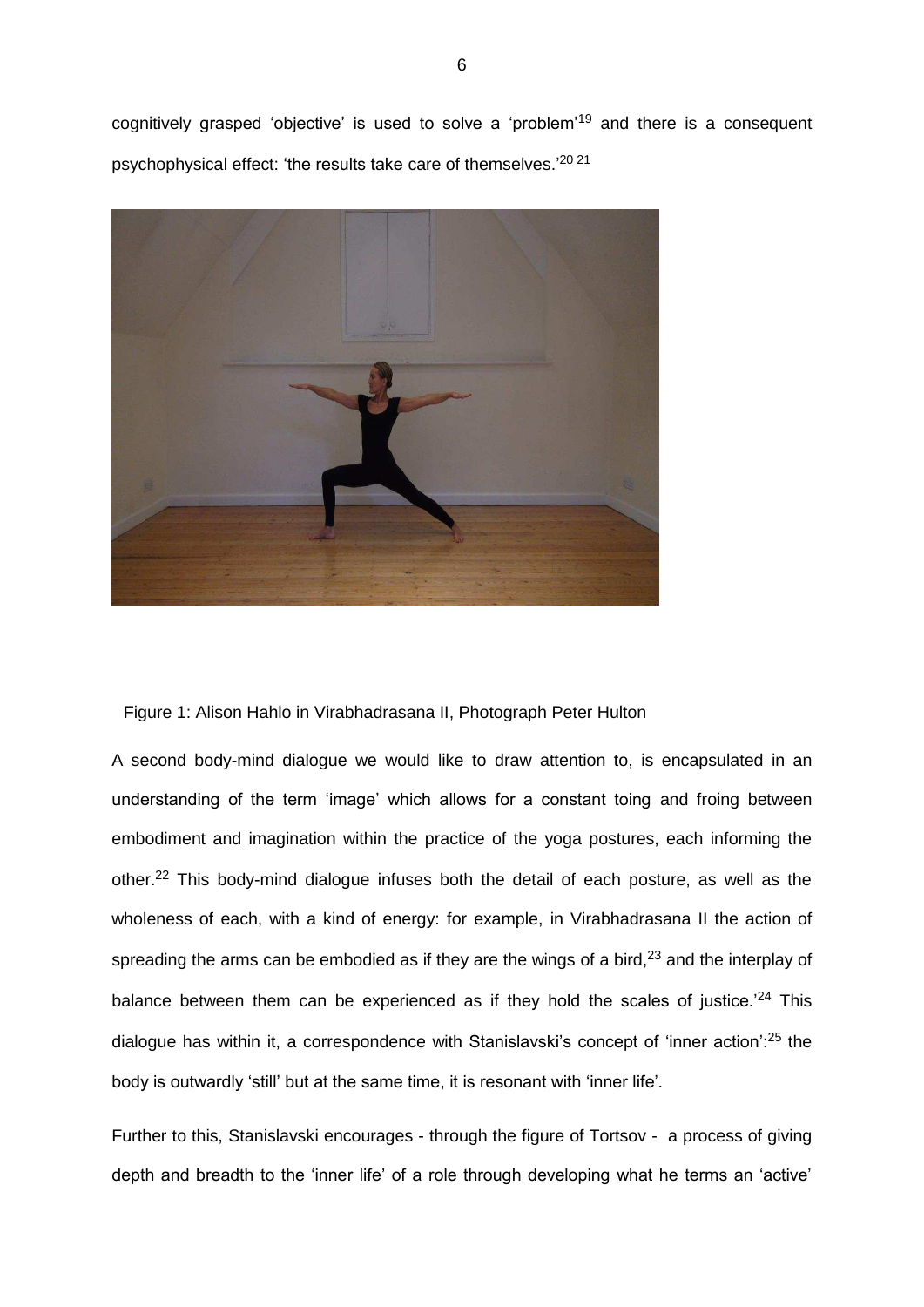imagination, that is, one which 'works on its own' without 'forcing';<sup>26 27</sup> and related to this, we would like to propose that an adaptation of the lying down posture, Savasana, can be used as a basis for accessing the kind of 'active' imagination Stanislavski is asking for. Ongoing practice in the posture can ultimately lead the practitioner towards a state that is both deeply relaxed and at the same time receptively aware; and it is in this state of 'alert receptivity' that the imagination of the student actor can be guided, for instance, towards a focus on images related to the 'inner life' of a role or the development of a new character.<sup>28</sup> Within such an application, then, the process of 'guided imagination' takes place in a deeply relaxed state, and because it is accompanied by an awareness of the body that is at a literally deeper level<sup>29</sup> than the processes of 'visualisation' 'in the mind's eye', or 'aural imagination' suggested by Stanislavski,<sup>30</sup> we would argue that it potentially strengthens the actor's capacity to sustain 'concentration', through binding the imagination to a kind of deep bodily awareness.<sup>31</sup>

The third body-mind dialogue within the yoga postures that we would like to attend to is encapsulated in an understanding of the term 'double consciousness', which allows for a kind of 'objectivity' to be maintained whilst undertaking any action. We use the term 'double consciousness' to refer to an ability to observe or 'monitor' different aspects of embodiment, such as alignment, state of mind, breath, etc. whilst engaged in 'doing' a yoga posture.<sup>32</sup> Correspondingly, the capacity to stand outside of a process, at the same time as being engaged within it, is central to the nexus of skills that Stanislavski refers to in his chapter on 'muscular release'. In both cases, the skill of the 'monitor' is consciously developed, but with continuous practice, it becomes 'second nature'.33 The language that Stanislavski uses to describe this process suggests that the monitor can ultimately be experienced as a form of psychophysical awareness that seeps into and penetrates the body-mind, $34$  just as the intention within a contemporary approach to the yoga postures is to 'spread the intelligence to each and every part of the body'.<sup>35</sup>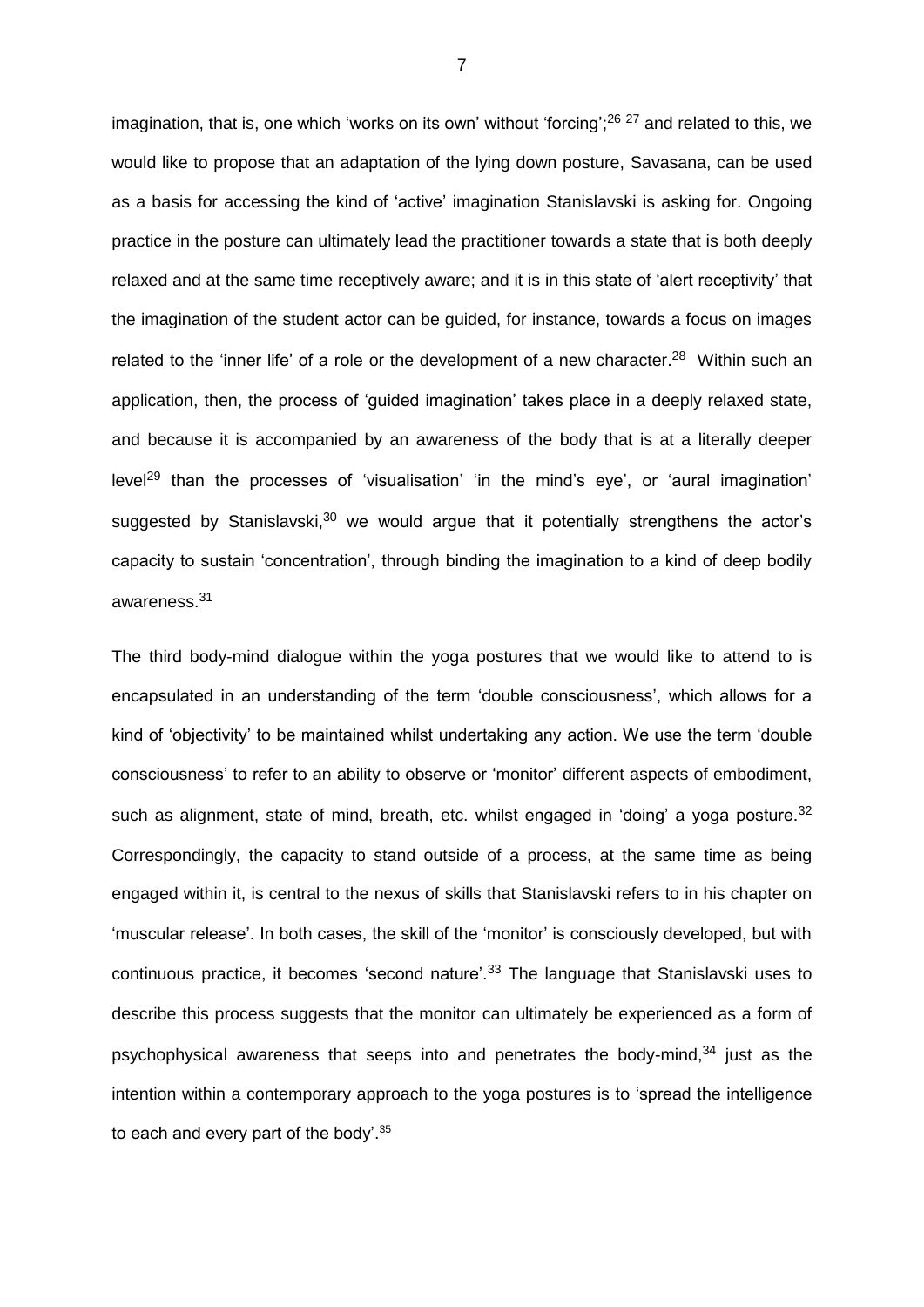The figures that follow depict a series of postures that can be performed in a continuous way.<sup>36</sup> In such a sequence, the practitioner is slowly attending to – monitoring if you like the precise placement of her body, 'the centre of gravity in each position', the co-ordination of her breath with her movement, 'the relaxation and tension necessary to maintain a specific position', as well to move into and out of each posture. $37$  The function of the 'monitor', then, as the term suggests is to 'listen', correct and adjust. It alerts the yoga practitioner, as well as the actor, to things when they go wrong and can be used to trace tension and discourage the habits that might cause it, and in so doing, as Stanislavski notes, it can facilitate the 'creative process' for an actor.  $38$  As such, we would argue, the monitor can be seen as a link between the execution of a physical task and the embodiment/affects/psychophysical state that the task produces. In relation to the 'inner creative state', for example, Stanislavski observes:

> a slight hitch occurs and the actor immediately "turns his eyes on himself" to see which of the Elements isn't working properly. Having found the mistake he corrects it. In doing so he has no difficulty in splitting himself in two, i.e. on one hand he corrects something which is wrong and on the other, he continues to live his role. The actor lives, weeps, laughs onstage but weeping or laughing he observes his laughter and tears. And it is in that double life, the balance between life and the role that art lies. 39



Figure 2 Alison Hahlo in Bujangasana Photograph Peter Hulton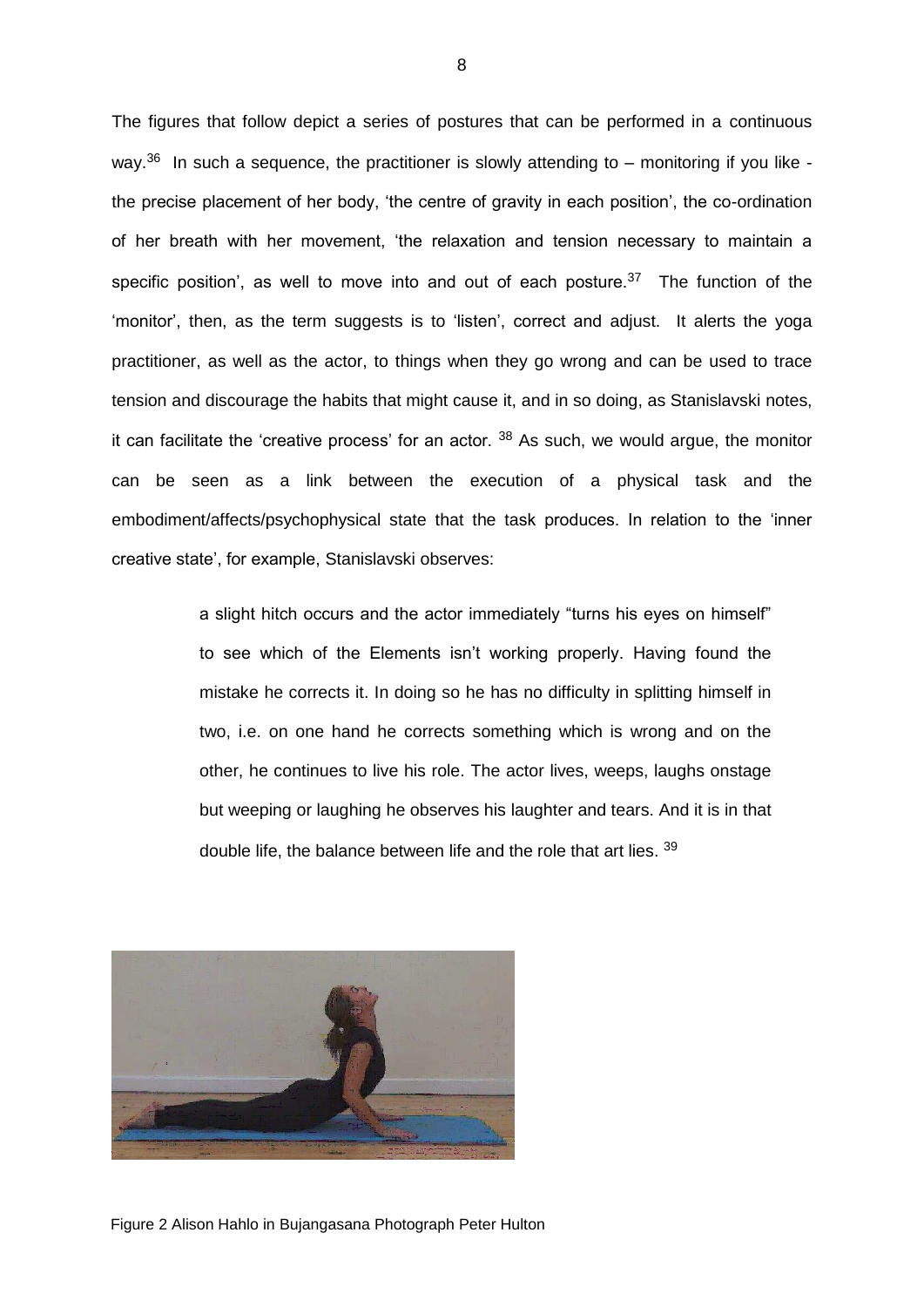







Figure 4 Alison Hahlo in Ustrasana Photograph Peter Hulton

Figure 5 Alison Hahlo in Adho Mukha Svanasana Photograph Peter Hulton



Figure 6 Alison Hahlo in Child's Pose Photograph Peter Hulton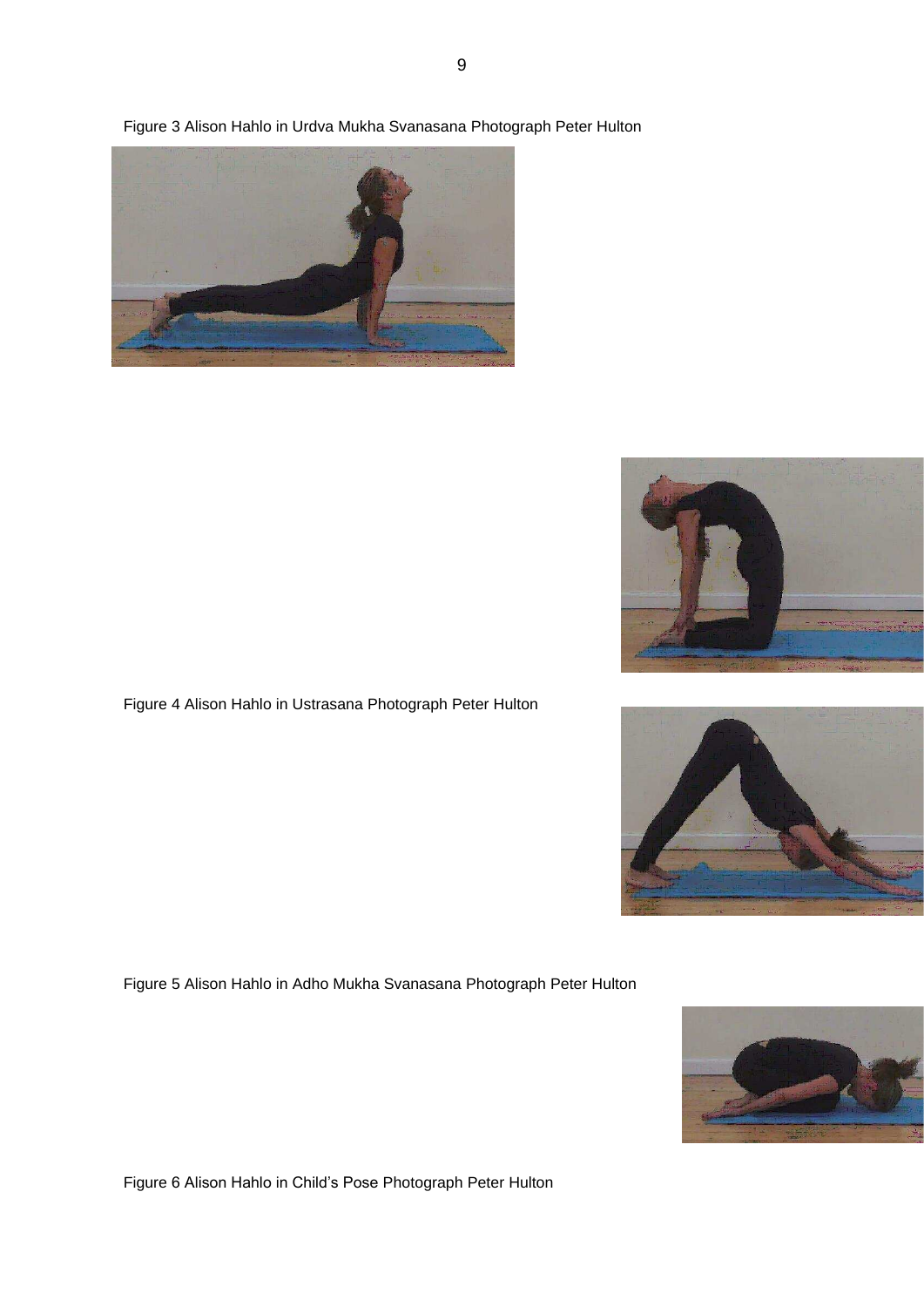## **Conclusion**

One of the key areas addressed by contemporary performer training is the relationship between physicality and affect, and within studio practices this is often explored or achieved through various combinations between different models of training. In light of this, we propose that applications, as well as adaptations, of the contemporary canon of yoga postures can offer pathways towards a cultivation of action and imagination that are rooted in the body. We would further argue that within a potential future model, yoga postures could act as a bridge between different approaches, which, through a historical or discursive perspective, may be seen as contrasting or incompatible. For example, as we have already noted, a continuous sequence of yoga postures, such as the ones demonstrated in the series of photographs, could be used as a ground for training the kind of observation and monitoring proposed by Stanislavski. The sequence however also echoes with some of the yoga based sequence developed by Grotowski with the aim to train the actor's impulse and embodied imagination. As such, such a sequence could also be used as a starting point for a variety of structured improvisations, for example the 'sound and movement transformation' exercises devised by the Open Theater. $40$  In other words, our proposition is that yoga postures can accommodate different inflections and thus serve as pathways into aspects or conceptualisations of the actor's work that are historically or culturally discreet. We propose this, not in order to erase these differences but in attempt to offer an embodied common ground that allows students and trainers alike to experiment with the alignments and intersections between different training approaches and thus equip the actor with the flexibility and breadth that is required by contemporary performance, as well as affect a shift towards possible future models.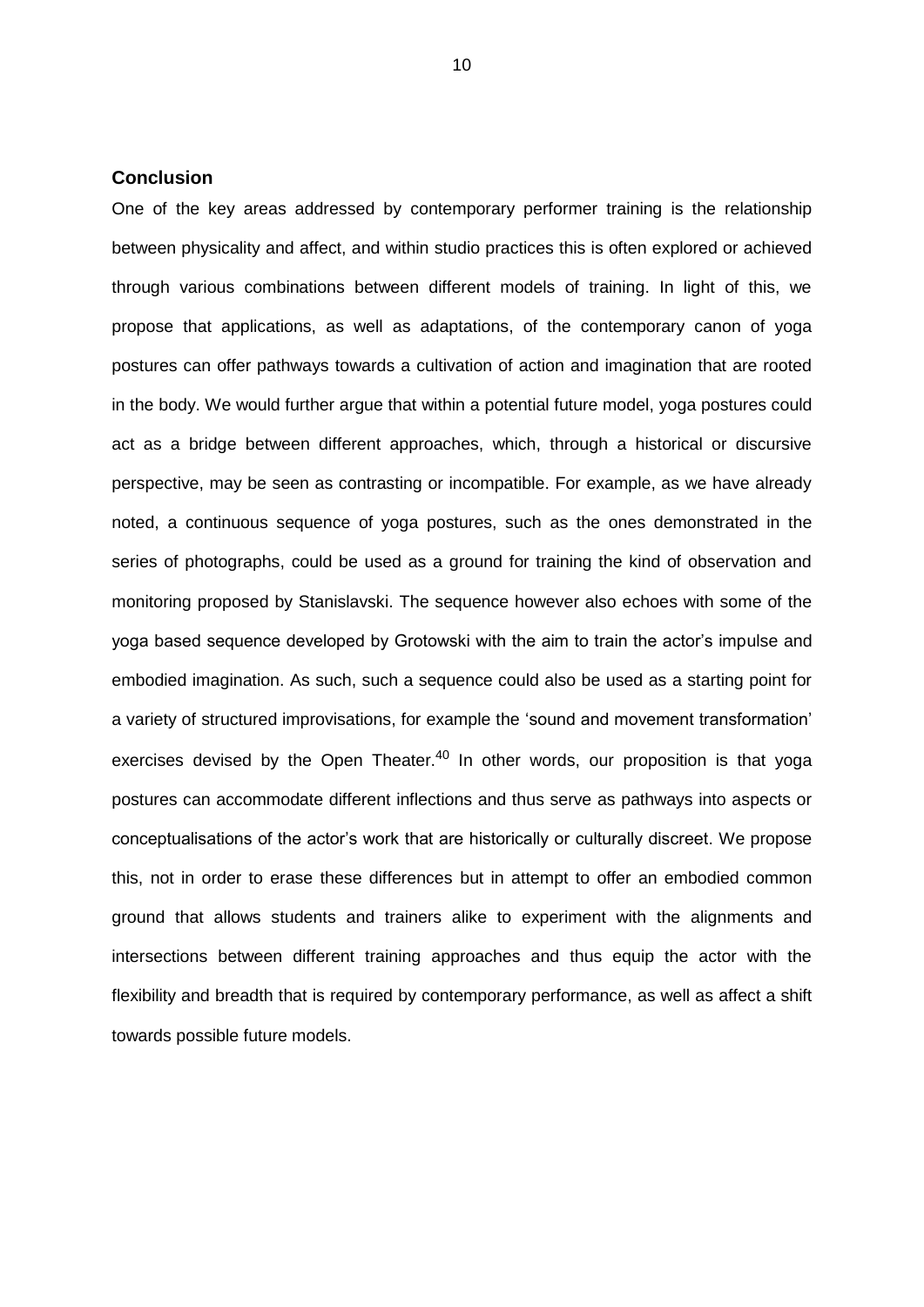## **Notes**

-

<sup>1</sup> This article draws on, and extends, the authors' recently published DVD/booklet Yoga and Actor Training.

<sup>2</sup> Our primary reference is to Jean Benedetti's *An Actor's* Work (2008). The reasons we are using An *Actor's Work* as our main source are multiple. To begin with Benedetti's translation and editing work is by far the most comprehensible, accessible and accurate rendition of Stanislavski's System, which has been previously been presented in 3 separate volumes. The other reason is that we do not speak Russian and as a result we do not have access to the Russian archives from which other scholars have very productively drawn. Most importantly, however, since this paper addresses the use of the system in the studio today, we thus assume that other practitioners, like us, are most likely to use An *Actor's Work*.

3 De Michelis, A history of, 8.

4 Albanese, A Republic of, 350.

<sup>5</sup> Singleton, 'Suggestive Therapeutics', 76.

6 Ramacharaka, Raja Yoga, 30.

7 Albanese, A Republic of, 360.

<sup>8</sup> Albanese is right in pointing out that despite Atkinson's intention to provide guidance and instruction in a physical form of practice, his books provide very little information on yoga postures. It can equally be argued that the hypothesis, put forward by Rose Whyman, that Stanislavski did not practise yoga postures is historically accurate (Whyman, The Stanislavski System, 85). Where Albanese goes wrong, however, is in suggesting that Atkinson's resort to callisthenic exercises is an aberration from yoga practice, which presumably was already in existence.

<sup>9</sup> Singleton, Yoga Body, 5, 22

<sup>10</sup> Singleton, Yoga Body, 23

<sup>11</sup> Whyman, 'The Actor's Second Nature', 116.

<sup>12</sup> Singleton, Yoga Body, 118, 140.

<sup>13</sup> Benedetti, *An Actor's Work*, 48.

<sup>14</sup> Benedetti, An Actor's Work, 39 emphasis in the original.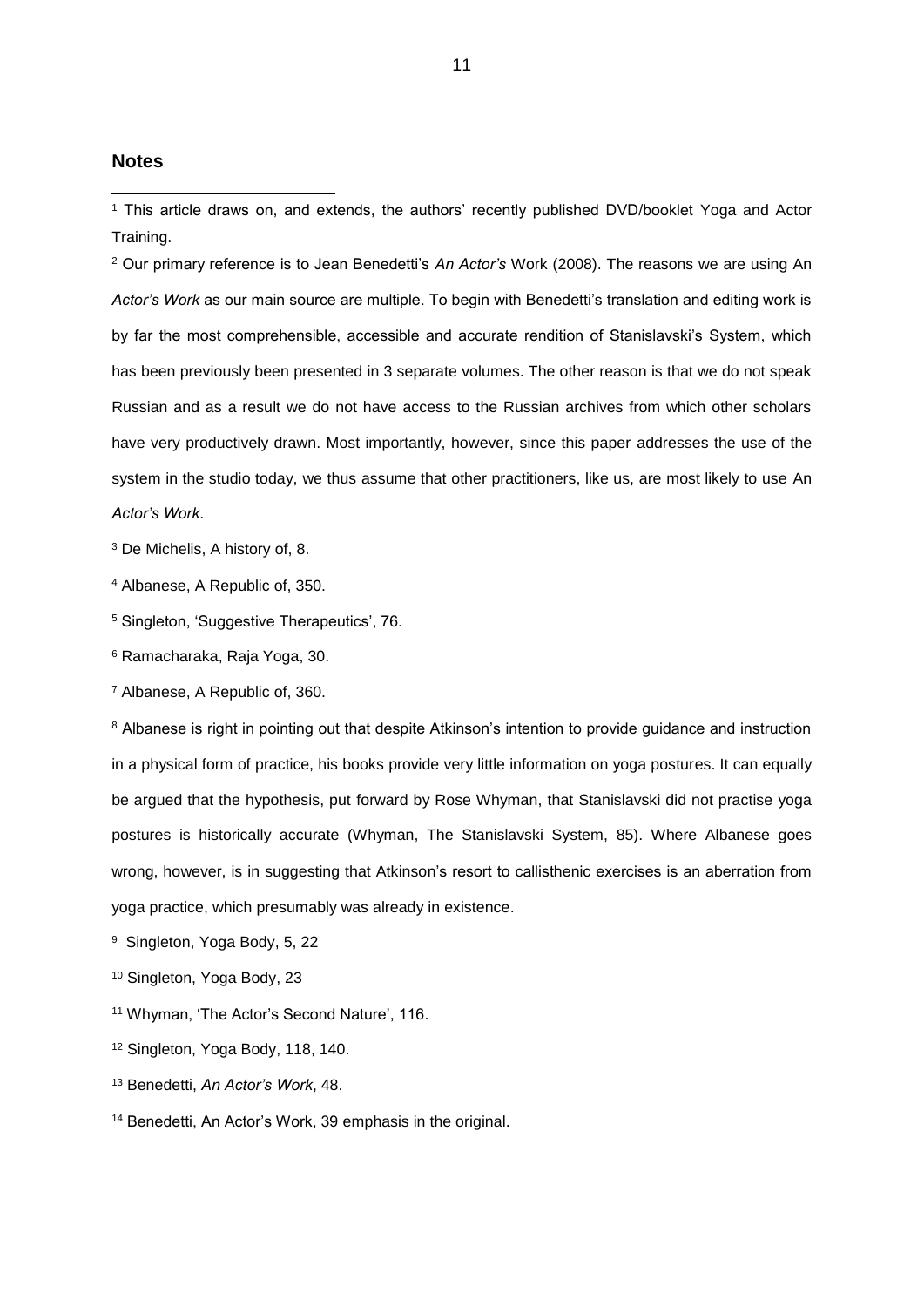-<sup>15</sup> The term 'cognitive analysis' is used synonymously with the term 'affective cognition' by Carnicke: both engage the actor with intellectual analysis and imaginative visualisation (Carnicke, 'Stanislavsky's System' 13, 14). Both these processes -- 'analysis' and 'visualisation' -- have their correspondence within practice in the yoga postures. Cognitive analysis of the postures has largely been the work of BKS Iyengar. It relates to the dynamics and alignments within them, which are inextricably bound to their sense of purpose. Iyengar also utilises the element of 'visualisation' in the yoga postures through the introduction of imagery, in order to bring 'inner life' to parts of the body, or to the whole posture.

<sup>16</sup> These instructions provide a 'way in' to what might be referred to in the System as the postures' 'inner life'. (Benedetti, *An Actor's Work*, 62). We are using the term 'inner life' here because both body and mind are involved in performing the yoga postures. Stanislavski also uses the term 'inner action' to describe 'intense mental action' which may be occurring in a 'physically motionless' body (Benedetti, *An Actor's Work*, 40, 41,). As noted previously, 'action' is always linked to its 'inner, motivating causes' (Benedetti, *An Actor's Work*, 46), that is, 'action' is always purposeful.

<sup>17</sup> Virabadrasana 2 is from amongst the first group of postures that we propose as being helpful within an actor training context. As a group, these standing postures comprise: Tadasana, the mountain posture, Trikonasana and Parsvakonasana, two of the angled postures, and then a partner to Virabhadrasana 2, that is Virabhadrasana 1. These postures might appear deceptively simple at first glance, but for beginners the dynamics within them can be complex and challenging. Above all, the discrimination, balance and flexibility that such postures develop, require the practitioner to focus on the processes or 'body-mind dialogues' that operate within them, and avoid the temptation of forcing towards end results.

<sup>18</sup> B.K.S .Iyengar, Yoga Darsana, 77, 78. There are 42 notes for this posture listed in this source.

<sup>19</sup> Carnicke gives an example of a 'problem' that a character might have: Lady Macbeth is 'embarrassed' by her husband's behaviour in public. This 'problem' needs to be solved by 'action'. Lady Macbeth's 'action' is to 'cover up' (Carnicke, 'Stanislavsky's System' 15, 16).

<sup>20</sup> Benedetti, *An Actor's Work*, 43.

<sup>21</sup> Stanislavski speaks of feelings (emotions) appearing 'of their own accord'. He urges his students to 'think hard about what has gone before and re-create it. Don't be concerned with the result' (Benedetti, *An Actor's Work*, 43). As noted previously, he speaks also of 'inner, motivating causes'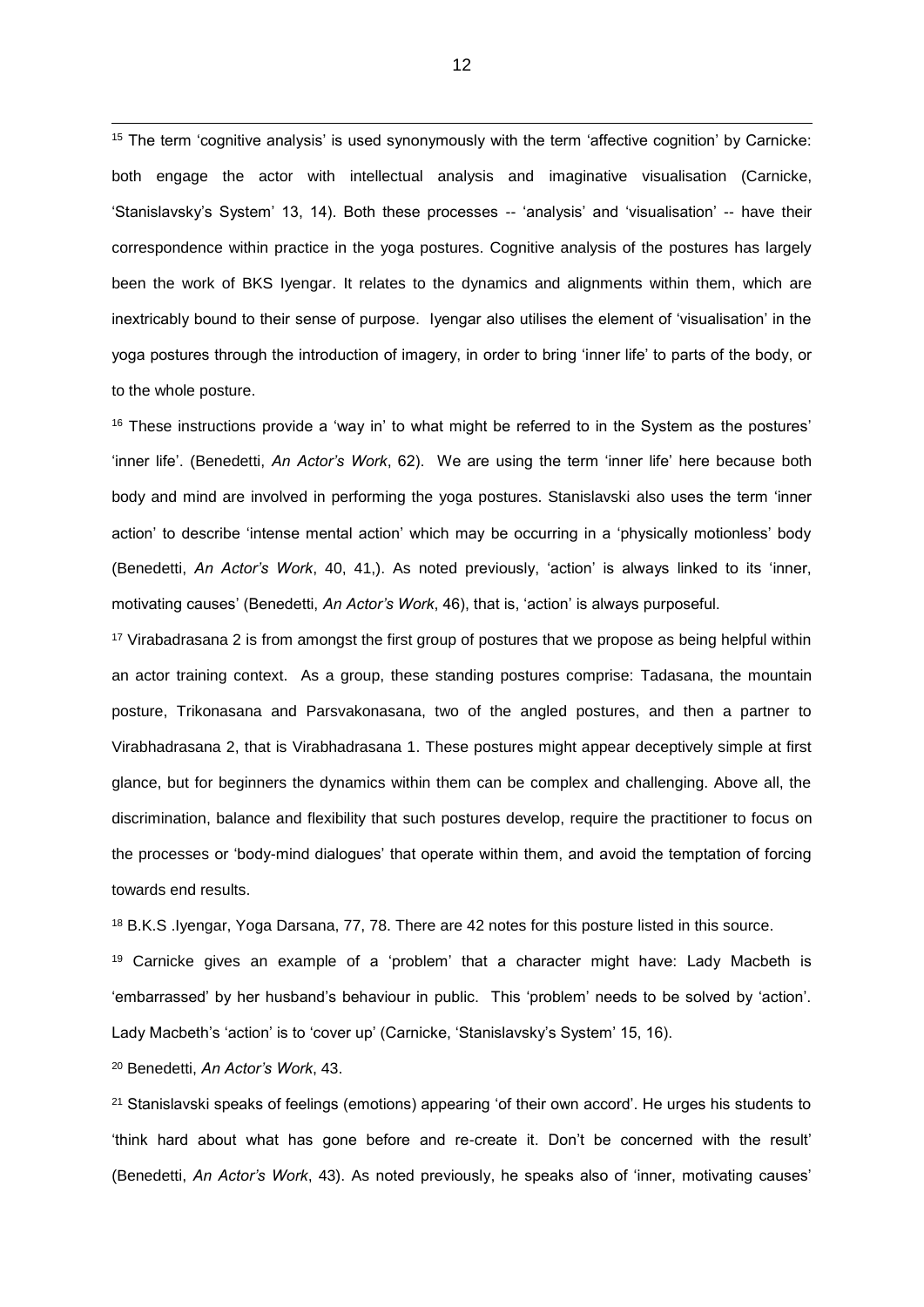(Benedetti, *An Actor's Work*, 46). Carnicke summarises the process: 'the actor places full attention on carrying out the required action, with the character's emotions arising as a natural result' (Carnicke, 'Stanislavsky's System' 16).

<sup>22</sup> It is exemplified in one of Iyengar's lesser known publications, The Art of Yoga.

<sup>23</sup> The bird image is taken from notes recorded by Dona Holleman during lessons given by B.K.S. Iyengar. The unpublished collection is entitled Yoga Darsana London 1970-1974. Vol. 1: Asanas. <sup>24</sup> Iyengar, The Art of Yoga, 37.

<sup>25</sup> Benedetti, *An Actor's Work*, 40

-

<sup>26</sup> Benedetti *An Actor's Work* 64, 65, 66

<sup>27</sup> Stanislavski tells the story of his niece's favourite game 'and what if?' in order to illustrate 'dynamic action' and the need for the actor to develop an 'active' not a 'passive' imagination (Benedetti, An *Actor's Work*, 65).

 $28$  An extract from a workshop that examined this technique can be viewed here: [http://theatredanceperformancetraining.org/2016/03/yoga-and-actor-training-imagining-and-writing-a](http://theatredanceperformancetraining.org/2016/03/yoga-and-actor-training-imagining-and-writing-a-character-by-dorinda-hulton-from-the-dvdbooklet-yoga-and-actor-training-by-dorinda-hulton-and-maria-kapsali-routledge-2016-dvd-filmed-and-edit/)[character-by-dorinda-hulton-from-the-dvdbooklet-yoga-and-actor-training-by-dorinda-hulton-and](http://theatredanceperformancetraining.org/2016/03/yoga-and-actor-training-imagining-and-writing-a-character-by-dorinda-hulton-from-the-dvdbooklet-yoga-and-actor-training-by-dorinda-hulton-and-maria-kapsali-routledge-2016-dvd-filmed-and-edit/)[maria-kapsali-routledge-2016-dvd-filmed-and-edit/.](http://theatredanceperformancetraining.org/2016/03/yoga-and-actor-training-imagining-and-writing-a-character-by-dorinda-hulton-from-the-dvdbooklet-yoga-and-actor-training-by-dorinda-hulton-and-maria-kapsali-routledge-2016-dvd-filmed-and-edit/)

<sup>29</sup> Within the posture, the focus is located at the bottom of the breast bone and just above the solar plexus. It is an interior place in the body where different psychophysical responses such as excitement, or fear, are experienced, and referred to in yoga as the body-mind's 'centre of emotions'. (Iyengar, The Art of Relaxation, 5). Focussing on it whilst 'actively' imagining -- for example, in relation to a set of 'given circumstances' -- encourages a connection between imagination and feeling.

<sup>30</sup> Benedetti, *An Actor's Work,* 79.

<sup>31</sup> If the trees in a dark forest, for example, are sensed, not so much in the mind's eye, but lower down in the body, and the imagined sounds in the forest are registered in the same interior place, the psychophysical responses become arguably more 'engrossing,' and easier to retain. The 'circles of attention' become simultaneously interior and exterior: deep inside at the same time as out there, in imaginative space.

<sup>32</sup> An ability to observe the doing in the doing is central in Indian thought and best exemplified in the image of the two birds in the Upanishads: 'two birds, inseparable friends, cling to the same tree. One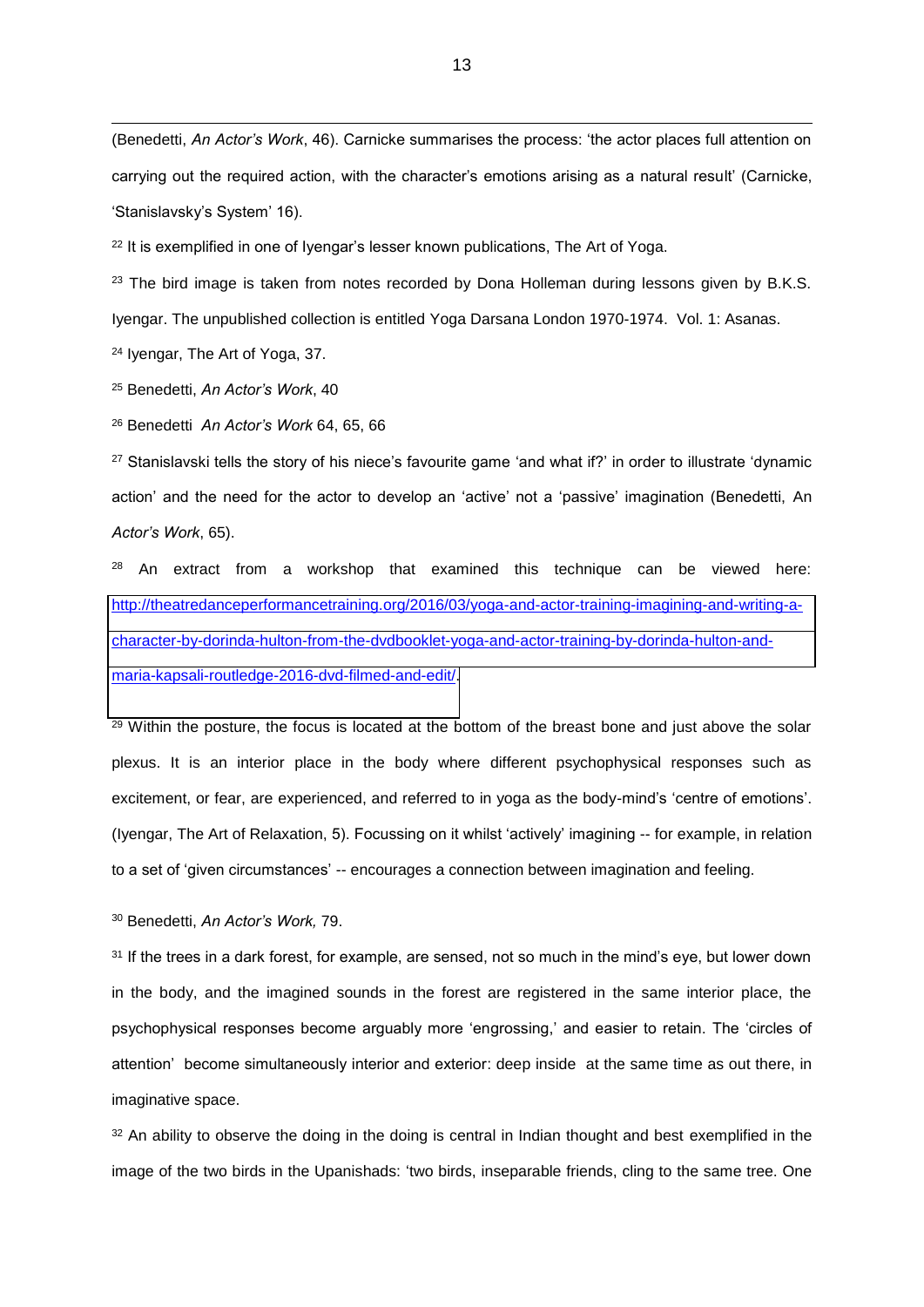of them eats the sweet fruit; the other looks on without eating' (Mundaka Upanishad, 3.1.1 - 3.1.2). The image has primarily existential and philosophical connotations and illustrates the sense of detachment that is also pervasive in Patanjali's formulation of yoga. It has clear echoes with Stanislavski's formulation of acting as a split between full embodied experience (laughing, weeping) and its observation.

<sup>33</sup> Benedetti, *An Actor's Work,* 123.

<sup>34</sup> 'All these positions [the ones tried by Kostya and his classmate] required constant release of this or that group of muscles and an increase in the control exercised by the monitor. For that we need well trained powers of concentration, which would quickly find their way around, distinguish our physical sensations and investigate them' (Benedetti, *An Actor's Work,* 126).

<sup>35</sup> This is an image often used by B.K.S Iyengar and other teachers of this school of yoga.

<sup>36</sup> The proposed sequence is a shortened version of an adaptation of the hybrid sequence devised by Grotowski, known as the 'cat' (Grotowski, Towards a Poor Theatre, 154). The adaptation differs from that historic sequence in the following ways: the number of the postures has been reduced; an emphasis is placed on the 'emotional centre' of the body; text and sound can be used; and an improvisatory phase is included in the middle, sandwiched between preparatory and concluding phases.

<sup>37</sup> In this paragraph, the phrasing marked by quotations is taken from Benedetti, *An Actor's Work*, 127. The same instructions could well have been used in a yoga class. The similarities in the content and tone of the instructions suggest further the pedagogical links between Stanislavski's system and modern postural yoga.

<sup>38</sup> Benedetti, *An Actor's Work*, 120.

<sup>40</sup> Here we are thinking about the potential use of yoga to allow ideas and forms from other models of actor training to come into contact with, and cross fertilise, each other. For example, Approach 6 in Yoga and Actor Training, combines ideas from Stanislavski (subtext, intention/objective) with ideas

<sup>39</sup> Benedetti, *An Actor's Work*, 302.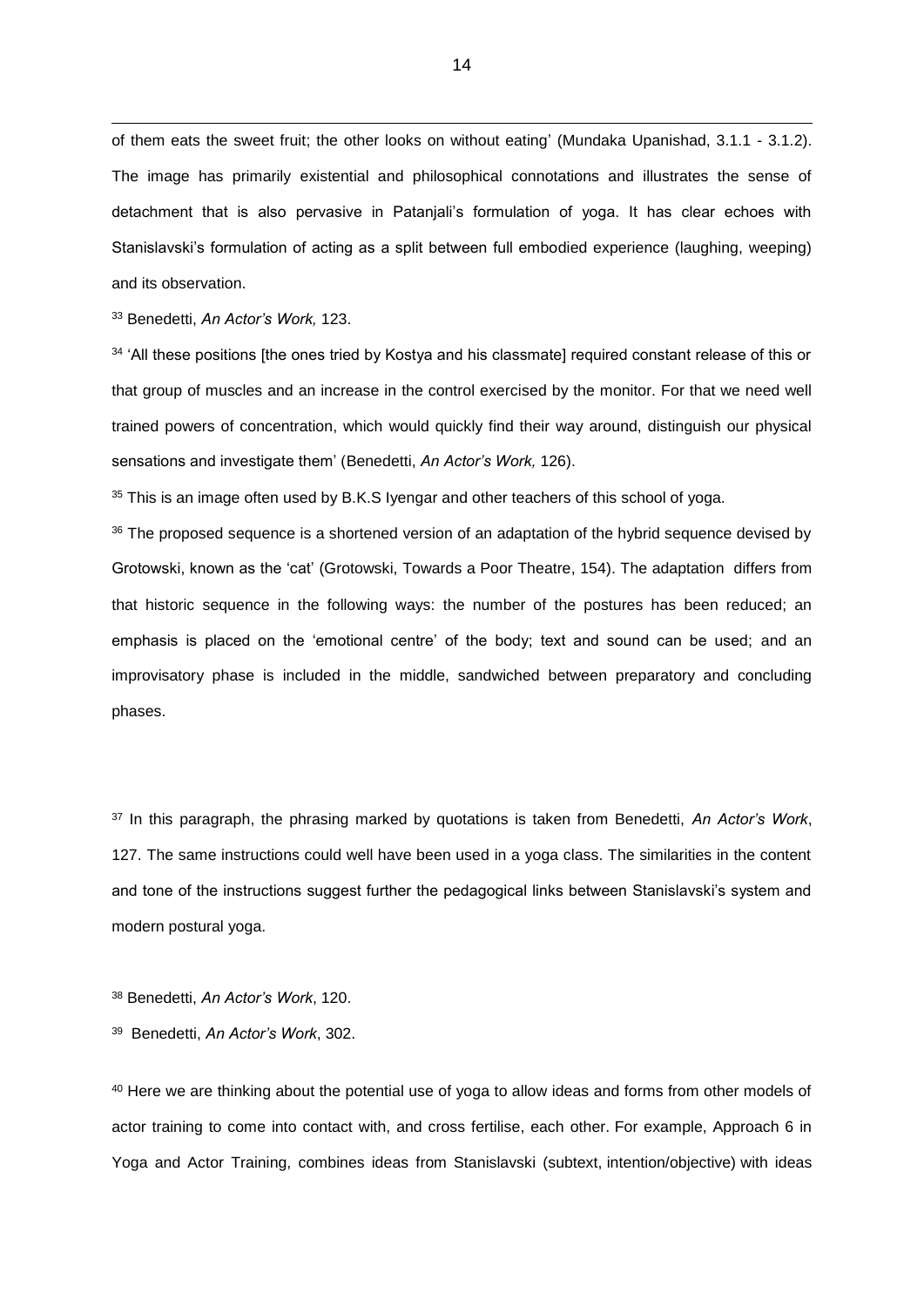from Grotowski (the sequence itself is an adaptation of Grotowski's, and so is the idea of performing it with a partner), with ideas from Chaikin ('movement action sequences' are part of the Open Theater repertoire and, in turn, surely came to the Open Theater via a Laban teacher).

#### **Bibliography**

-

Albanese, Catherine, A Republic of Mind and Spirit (New Haven: Yale University Press, 2007).

Carnicke, Sharon, Marie, 'Stanislavsky's System: Pathways for the Actor', in Alison Hodge (ed) Actor Training, 2nd Edition, Oxon: Routledge, pp. 1-25.

**EXECUTE:** Stanislavsky in Focus (Amsterdam: Harwood Academic Publishers, 2009).

Atkinson, William (Yogi Ramacharaka), Raja Yoga (Chicago: Yogi Publication Society, 1906).

Benedetti, Jean, 2008. *An Actor's Work*, London: Routledge.

Grotowski, Jerzy, Towards a Poor Theatre (London: Methuen Drama, 1998 [1968]).

Hulton, Dorinda and Kapsali, Maria, Yoga and Actor Training, (2015), London: Routledge.

Iyengar, B.K.S., Yoga Darsana, London, 1970-1974, Volume 1: Asanas.

The Art of Yoga, London: Unwin Paperbacks (1985).

The Art of Relaxation. Exeter: Arts Archives (formerly Theatre Papers) (1978).

Michelis De, Elizabeth, *A* History of Modern Yoga (New York: Continuum, 2004).

Tcherkasski, Sergei, 'Fundamentals of the Stanislavski System and Yoga Philosophy and Practice (Part 2), Journal of Stanislavski Studies, 1, 2 (2013).